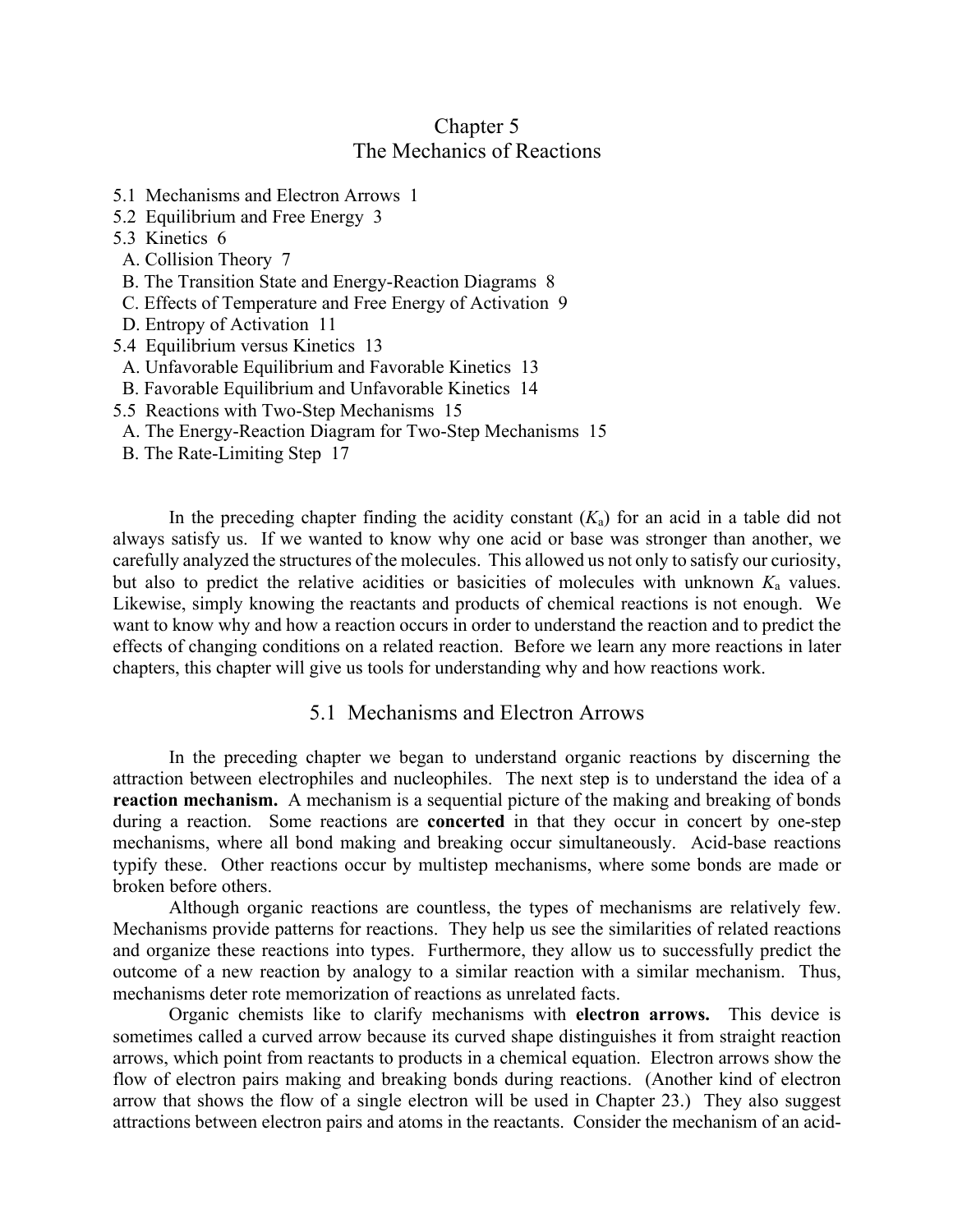base reaction:



Electron arrow x shows a lone pair on nitrogen forming a  $\sigma$  bond to a hydrogen. Because hydrogen normally accommodates only one bond, electron arrow y shows the hydrogen-oxygen bond breaking and releasing the bonding pair onto the oxygen. Because the bonds are made and broken simultaneously, this reaction is concerted with a one-step mechanism.

Let us now apply four rules of electron arrows to the above mechanism.

1. *Every electron arrow begins at an electron pair,* either bonding or nonbonding. If the step involves a nucleophile and electrophile, the first arrow begins at the *nucleophilic* electron pair. Our example correctly shows each of the two arrows beginning at an electron pair. Moreover, the first arrow, arrow x, begins at the nucleophilic lone pair on nitrogen. Thus properly drawing electron arrows reinforces identification of the nucleophile.

2. *The electron pair tracked by an electron arrow remains attached to an atom*. In our example, we infer from arrow x that nitrogen accompanies the lone pair in its bond formation. Arrow y suggests that the electron pair of the breaking bond remains with oxygen throughout the reaction.

3. *Every electron arrow ends at an atom, not at a bond*. If the step involves a nucleophile and electrophile, the first arrow ends at the *electrophilic* atom. This rule confirms the tendency of electrons, including nucleophilic pairs, to seek nuclei of atoms. Our example's two arrows both end at atoms. Furthermore, the first arrow, arrow x, ends at the electrophilic hydrogen. (Although electron pairs seek atoms, some chemists unfortunately end some electron arrows at bonds, not atoms.)

4. In a series of arrows for one mechanistic step, *every succeeding arrow begins by the atom where the preceding arrow ends*. In other words, a second arrow picks up where the first arrow leaves off. So successive arrows lie head-to-tail, never head-to-head or tail-to-tail:

> $\rightarrow$  or  $\rightarrow$   $\rightarrow$   $\rightarrow$  or head-to-tail head-to-head tail-to-tail correct wrong wrong wrong

Our example's arrows lie properly, head-to-tail.

If followed precisely and thoughtfully, these rules make writing electron arrows and mechanisms easier and more meaningful.

Section 1.5 included three rules for electron arrows generating resonance forms, which resemble the rules 1, 3, and 4 here. For example:



Note how each arrow begins at an electron pair and ends at an atom. Also, the two arrows meet head to tail. Of course, electrons do not actually move between fictitious resonance forms. (Don't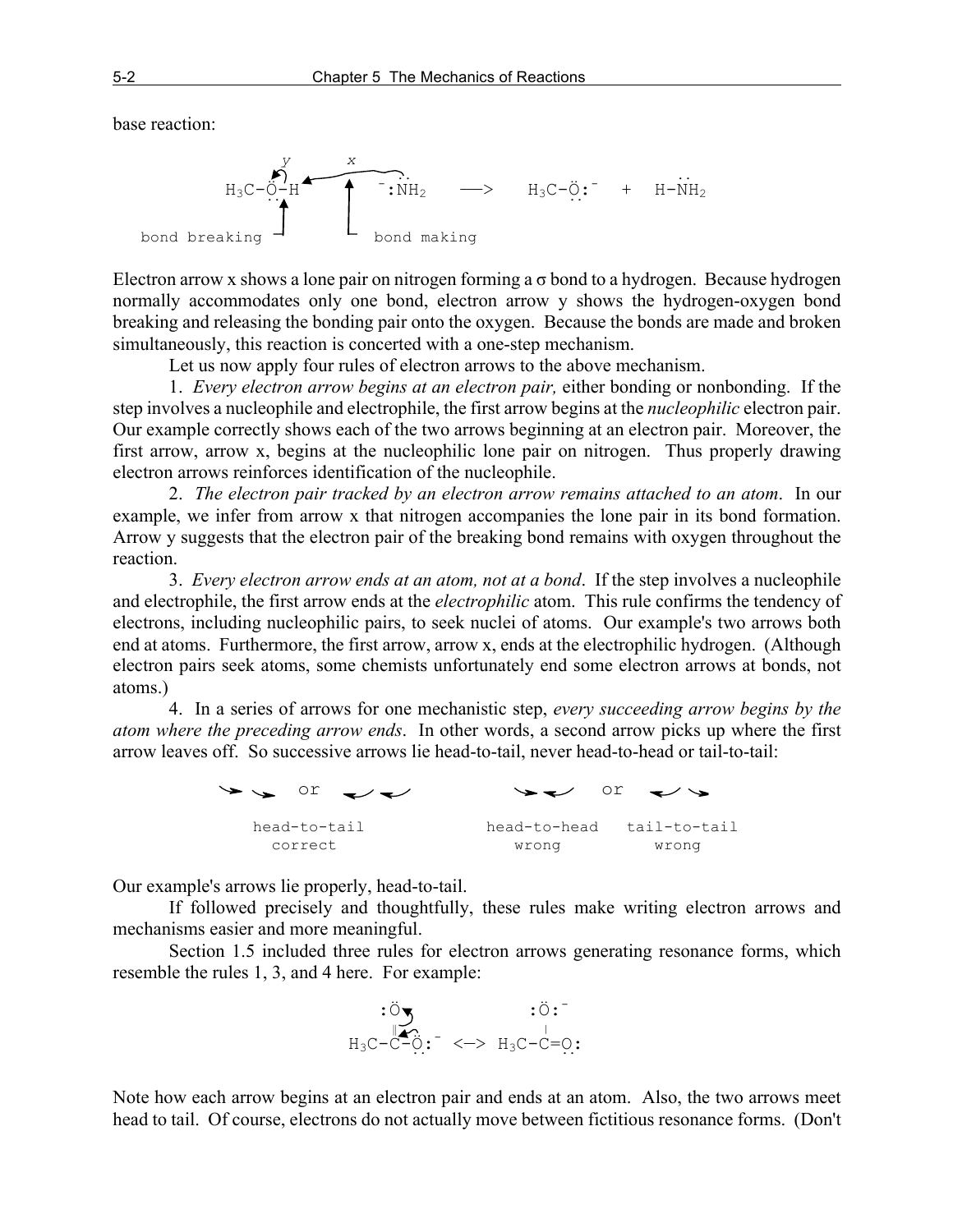confuse the electron flow of a mechanism with the artificial electron bookkeeping of interconverting resonance forms, despite their similar electron arrows.)

### Puzzle 5.1 ——————————————————————————————————

Show suitable electron arrows for the following mechanistic steps. Also indicate the electrophilic and the nucleophilic atoms for each first step.

 O O ‖ ‖ (a) HO- + CH3COH ——> H2O + CH3CO- (b) CH3CH2Cl + Br- ——> CH3CH2Br + Cl- + (c) HI + CH3CH=CH2 ——> CH3CH-CH3 + I- ——> CH3CHI-CH3 O O- O O ‖ | ‖ ‖ (d) NH3 + CH3CCl ——> CH3CCl ——> CH3C ——> CH3CNH2 + H<sup>+</sup> | | <sup>+</sup> NH3 <sup>+</sup> NH3

#### Puzzle 5.2 ——————————————————————————————————

Chymotrypsin is a digestive, intestinal enzyme that catalyzes the hydrolysis of other proteins. Show the electron arrows for one mechanistic step of the hydrolysis:



### 5.2 Equilibrium and Free Energy

How far will a reaction go before it yields no more product? Its equilibrium provides the answer. Already in the preceding chapter we have applied the concept of equilibrium to reactions of acids and bases. In establishing an acid-base or other equilibrium, the predominant reaction runs from the more reactive molecules toward the more stable, less energetic molecules. These less energetic molecules predominate at greater concentrations after equilibrium is reached.

Yet various kinds of energy exist. What kind of energy determines the predominant direction of an equilibrium? We often use **enthalpy,** *H***,** a kind of molecular potential energy, to measure the energy of molecules. The net reactive energy of a molecule, however, includes another factor: **entropy,** *S***.** Entropy measures chaos or disorder. The more freedom of movement available to a molecule, the greater is its entropy. For example, pentane with so many possible conformations has more freedom of movement and entropy than does cyclopentane with far fewer conformations. Also, in a reaction where two molecules unite to produce only one molecule, the two reactant molecules have more freedom of movement and more entropy than the one product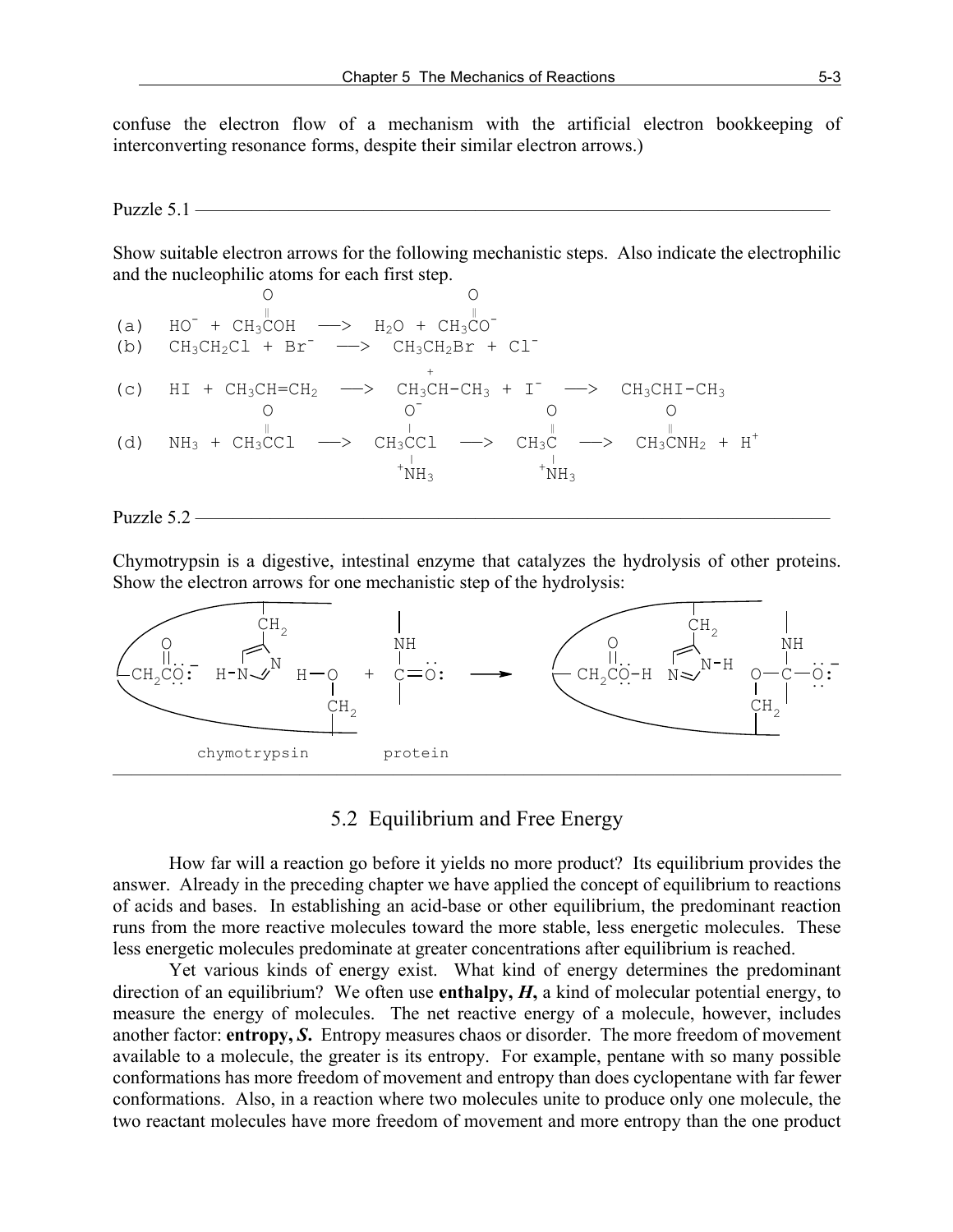molecule.

The molecule's net energy that is free for reaction is called **free energy,** *G***.** This combines enthalpy and entropy according to the equation:

 $G = H - T \cdot S$ 

where *T* is temperature in kelvins. For a reaction at constant temperature involving reactants and products in standard states (1 atm pressure, 1 M concentration):

|        |  |  | $\Delta G^{\circ}$ = $\Delta H^{\circ}$ - $T\Delta S^{\circ}$ |                                                                   |
|--------|--|--|---------------------------------------------------------------|-------------------------------------------------------------------|
| where: |  |  |                                                               | $\Delta G^{\circ}$ = $G^{\circ}$ products - $G^{\circ}$ reactants |
|        |  |  |                                                               | $=$ $H^{\circ}$ products $=$ $H^{\circ}$ reactants                |
|        |  |  |                                                               | $\Delta S^{\circ}$ = $S^{\circ}$ products - $S^{\circ}$ reactants |

Note that these expressions for change all subtract the earlier attribute from the later one.

An equation links free energy change and the equilibrium constant, *K*:

$$
\Delta G^{\circ} = -RT \ln K
$$

*R* is the universal gas constant, 8.31 J/K·mol. Thus if  $\Delta G^{\circ}$  is positive, then ln *K* is negative, *K* is less than one, and the forward reaction is unfavorable. The more positive is Δ*G*°, the more unfavorable is the forward reaction.

### **as**  $\Delta G^{\circ} \uparrow$ **,**  $K \downarrow$  **and extent of forward reaction**  $\downarrow$

In other words, it is unfavorable for products to have more free energy than reactants. This agrees with the intuitive notion that energetically "uphill" reactions are difficult. On the other hand, if  $\Delta G^{\circ}$  is negative, then ln K is positive and K is more than one. Thus, a favorable forward reaction requires a negative, "downhill" Δ*G*°, with reactants having more free energy than products. In other words, equilibrium yields mostly products only if they are less energetic and more stable, according to the rule of "survival of the weakest" (Section 4.4).

Reconsider the acid-base reaction of Section 5.1:

CH<sub>3</sub>OH + 
$$
^{\circ}
$$
NH<sub>2</sub>  $\xrightarrow{K = 3 \times 10^{18}}$  CH<sub>3</sub>O<sup>-</sup> + NH<sub>3</sub>  
\n $K_a$  3 x 10<sup>-16</sup>  $K_a$  10<sup>-34</sup>

The  $K_a$  values for the two acids, methanol and ammonia, are  $3 \times 10^{-16}$  and  $10^{-34}$ , respectively. Therefore,  $K = 3 \times 10^{-16} / 10^{-34} = 3 \times 10^{18}$ . Evidently the forward reaction goes practically to completion. At 25°C:

$$
\Delta G^{\circ} = -RT \ln K
$$
  
= (-8.31 J/K/mol) (298 K) ln (3 x 10<sup>18</sup>)  
= -105,000 J/mol = -105 kJ/mol

So, in their standard states the reactants have 105 kJ/mol more free energy than do the products, and the products prevail.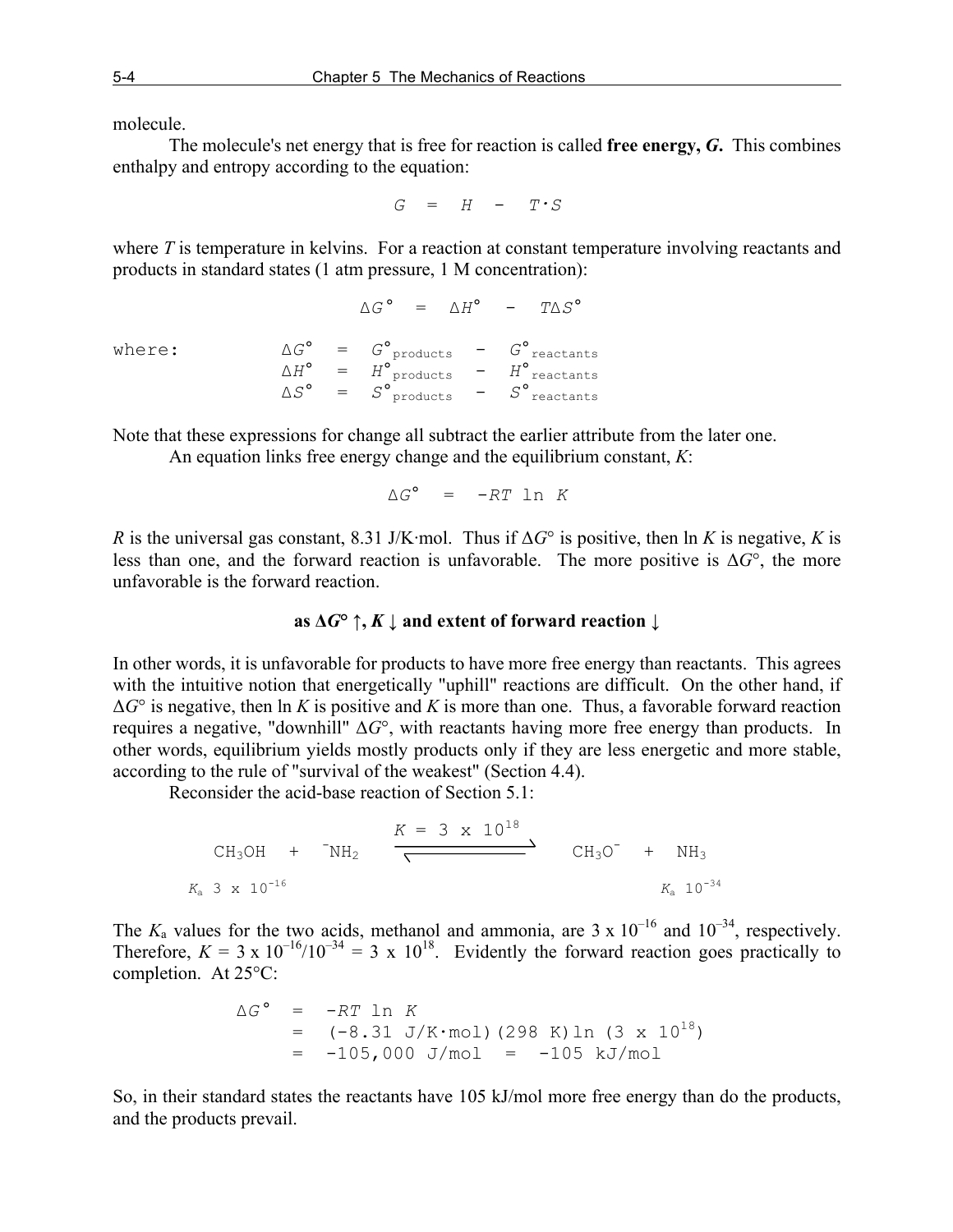We know that a negative  $\Delta G^{\circ}$  indicates a forward reaction with a favorable equilibrium, but what kinds of enthalpy and entropy changes contribute to a favorable free energy change? According to an earlier equation:

 $\Delta G^{\circ}$  =  $\Delta H^{\circ}$  -  $T\Delta S^{\circ}$ 

a *negative* Δ*H*° helps Δ*G*° become *negative*. In other words, an exothermic, "downhill" enthalpy helps the reaction forward.

### **as Δ***H***° ↓, Δ***G***° ↓ and extent of forward reaction ↑**

Mathematically and chemically a negative Δ*H*° is neither necessary nor sufficient for a favorable, negative Δ*G*°. Yet, many successful reactions have negative Δ*H*° values.

Also according to the last equation, a *positive*  $\overline{\Delta}S^{\circ}$  supports a *negative*, favorable  $\Delta G^{\circ}$  (*T*, the absolute temperature, is always positive). Entropy increases during many successful reactions, although a positive Δ*S*° is neither sufficient nor necessary for a negative Δ*G*°. The greater Δ*S*°, the smaller and more favorable is Δ*G*°.

### **as Δ***S° ↑***, Δ***G***° ↓ and extent of forward reaction ↑**

This reaction has a favorable, positive Δ*S*°:

 $CH_3-CH_2Cl$  +  $HO^ \longrightarrow$  HOH +  $CH_2=CH_2$  +  $Cl^-$ 

The three product molecules have more freedom than the two reactant molecules.

Table 5.1 summarizes the desirable and the necessary conditions for a reaction favored by equilibrium.

Table 5.1 Desirable and Necessary Conditions for a Favorable Equilibrium

| $\langle 0 \rangle$ $> 0$<br>$\langle 0 \rangle$ > 1 | $\Lambda H^{\circ}$ | Desirable conditions<br>$\Delta S^{\circ}$ | Necessary conditions |
|------------------------------------------------------|---------------------|--------------------------------------------|----------------------|
|                                                      |                     |                                            |                      |

Usually Δ*H*° greatly exceeds *T*Δ*S*° in magnitude. Consider this reaction at 25°C:

 $CH_2=CH_2$  +  $H_2$   $\longrightarrow$   $CH_3-CH_3$ 

Δ*H*° is found to be -137 kJ/mol, whereas *T*Δ*S*° is only -36 kJ/mol. Because the negative, unfavorable *T*Δ*S°* is relatively small, the negative, favorable Δ*H*° provides a negative, favorable Δ*G*°: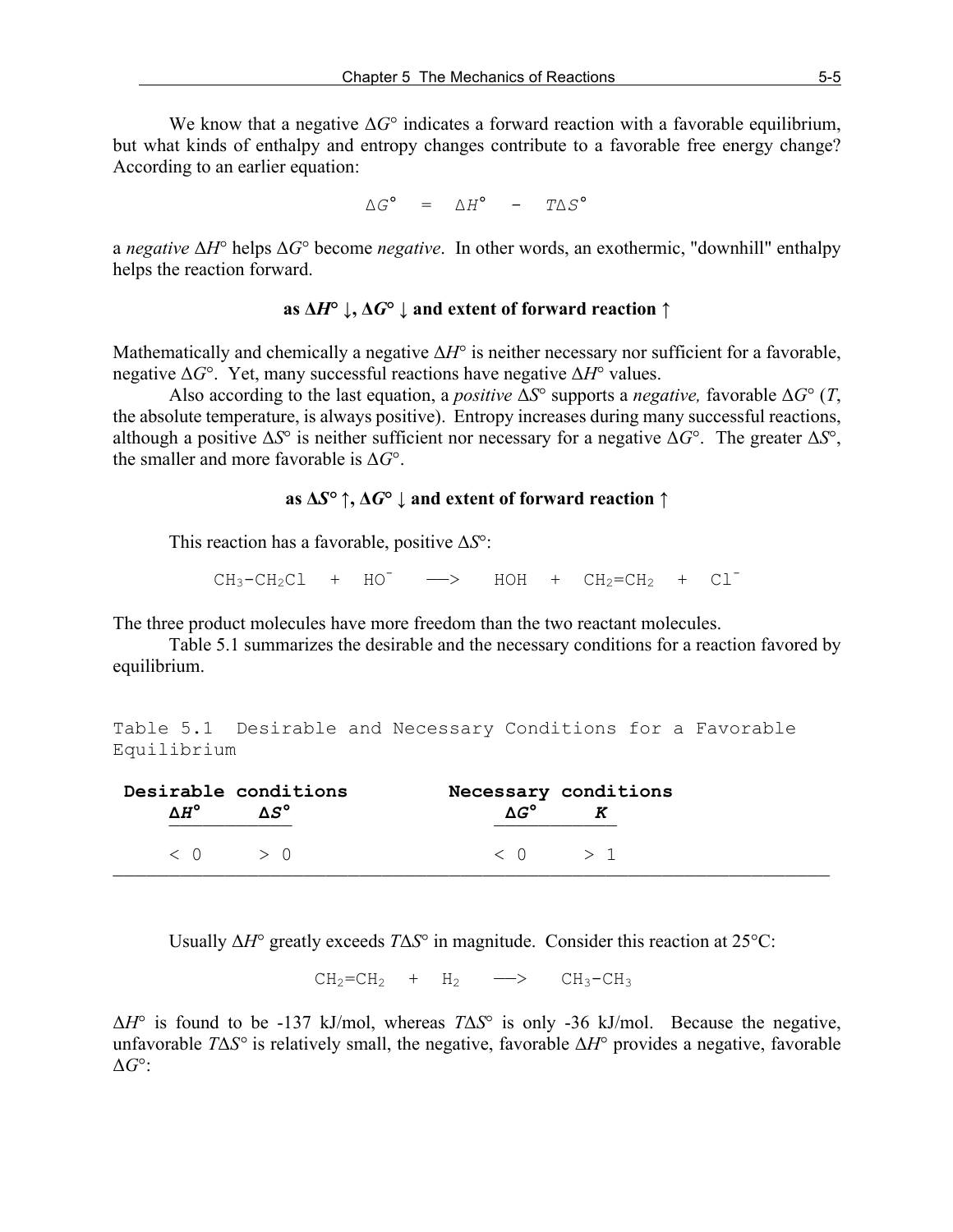$$
\Delta G^{\circ} = \Delta H^{\circ} - T\Delta S^{\circ}
$$
  
= -137 - (-36) = -101 kJ/mol

Therefore,  $\Delta G^{\circ}$  and  $\Delta H^{\circ}$  often have the same sign. Consequently, instead of dealing with the more complex, less intuitive concept of free energy, we may sometimes in later chapters simplify our estimates of favorable reactions by considering Δ*H*° alone.

Puzzle 5.3 ———

(a) At 25<sup>o</sup>C what  $\Delta G^{\circ}$  value would give a *K* value of 10?

- (b) At 25°C what Δ*G*° value would give a *K* value of 100?
- (c) At 25°C what Δ*G*° value would give a *K* value of 0.10?

Puzzle 5.4 ——————————————————————————————————

An enzyme is a biological catalyst. Like other catalysts it accelerates the reaction, but gives the same products as the uncatalyzed reaction and is itself unchanged by the end of the reaction. uncatalyzed reaction:  $A + B \longrightarrow C + D$ 

 faster catalyzed reaction:  $A + B + enzyme$  ---->  $C + D + enzyme$ (a) Compare  $\Delta H^{\circ}$  in the uncatalyzed and catalyzed reactions. (b) Compare Δ*S*° in the uncatalyzed and catalyzed reactions.

(c) Compare  $\Delta G^{\circ}$  in the uncatalyzed and catalyzed reactions at the same temperature.

(d) Compare *K* in the uncatalyzed and catalyzed reactions at the same temperature.

## 5.3 Kinetics

———————————————————————————————————————

If reactants have more free energy than products, do they necessarily yield lots of product? In other words, does a favorable equilibrium ensure a successful reaction? We have learned how an equilibrium limits the extent of reaction. Now we must consider the rate of reaction, that is, how quickly equilibrium is reached. For example, sugar and oxygen can coexist forever without reaction.

 $25^{\circ}$ C sugar +  $O_2$  ----> no reaction 500°C sugar +  $O_2$   $\longrightarrow$   $CO_2$  +  $H_2O$ <br>fast 37°C, in cell sugar +  $O_2$   $\longrightarrow$   $CO_2$  +  $H_2O$ 

Yet, with a 500°C flame the two chemicals react quickly to produce carbon dioxide and water. In our bodies the two reactants produce the same products but more slowly and at lower temperature.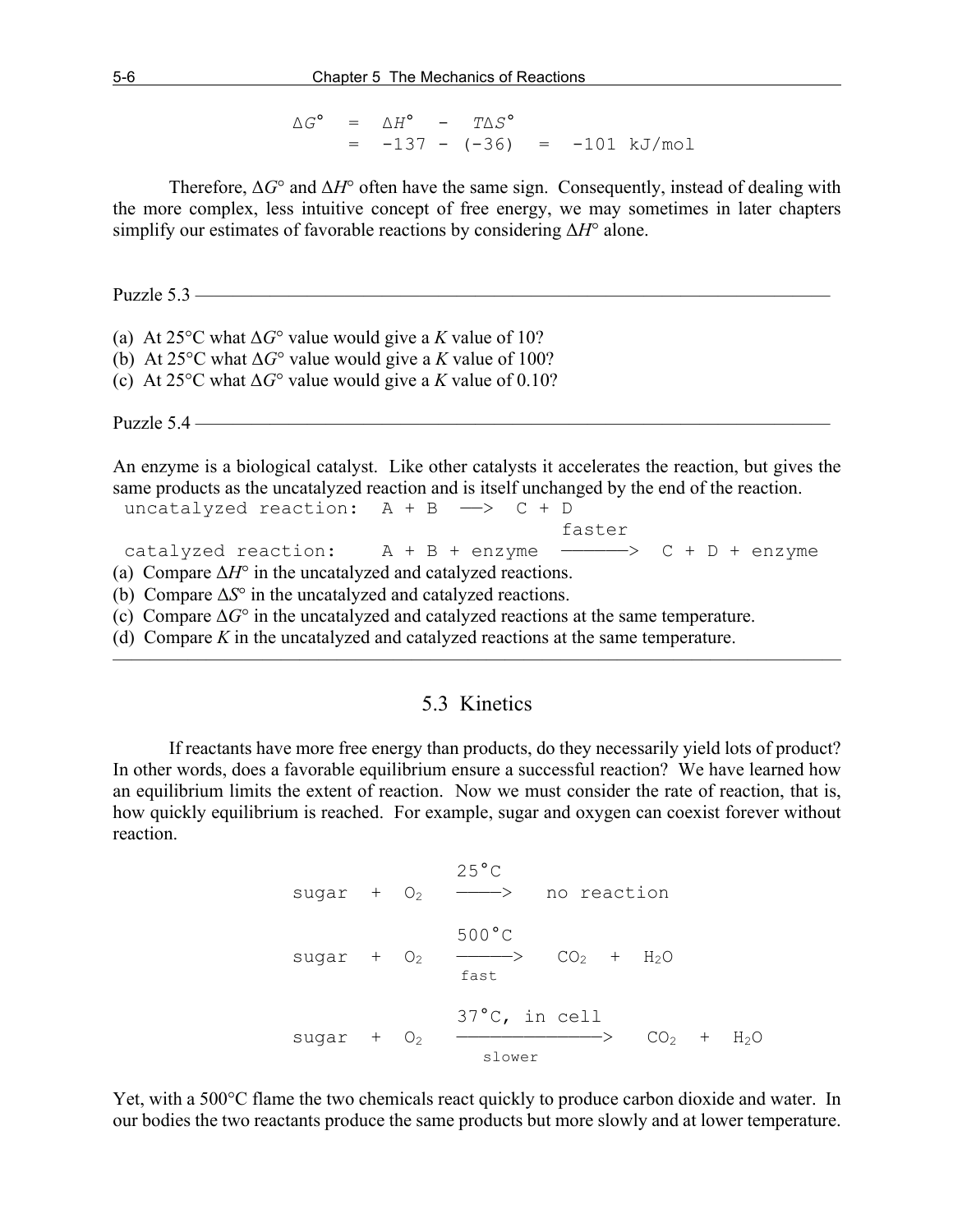The equilibria in all three cases are similar and very favorable, but their reaction rates differ greatly. Such reaction rates are explained by the study of **kinetics.**

### 5.3A Collision Theory

Two molecules must collide in order to react with each other. Therefore, as the concentrations of reacting molecules increase, so do the frequency of collision and the reaction rate. Consider the acid-base reaction:

 O O ‖ ‖ HÖ:- + H-CH2-C-CH3 ——> HÖ-H + - :CH2-C-CH3 .. .. propanone (acetone)

As in any such simple, one-step mechanisms, the reaction rate is proportional to the concentrations of the two reactants, according to the rate equation:

$$
rate = k[HO-][propanone]
$$

where  $k$  is the proportionality factor, called the **rate constant.** If either reactant concentration is doubled, the rate doubles. If both reactant concentrations are doubled, the rate quadruples.

A balanced reaction equation does not indicate the rate equation. Only kinetics experiments or knowledge of the mechanism (itself derived from kinetics experiments) can lead to the rate equation. For reactions with a more complex, multistep mechanism, the rate equation may or may not include all the reactant concentrations. If the rate equation does not include all reactants, the mechanism must be multistep (e.g., see Sections 6.5A and 7.2B.). If it does include all reactants, one cannot conclude the number of mechanistic steps.

In general:

### **reaction rate**  $\uparrow$  **as** *k*  $\uparrow$  **and** (often) as [reactant]  $\uparrow$

The collision of reactant molecules does not necessarily lead to reaction. The molecules must collide with the *proper orientation* so that particular bonds can be made and broken with optimum geometry. In the acid-base reaction above, the oxygen of the hydroxide ion must collide directly with one of the six, equivalent hydrogens of the ketone, not with its carbons or oxygen:



collisions useless for the acid-base reaction

Furthermore, even if the reactant molecules collide with the proper orientation, they may not react. The above reactant molecules must break a bond between hydrogen and carbon. Overcoming any bond or attractive force requires energy. (The energy released from partially forming a bond does not fully compensate for the energy needed to begin breaking a bond.) Thus,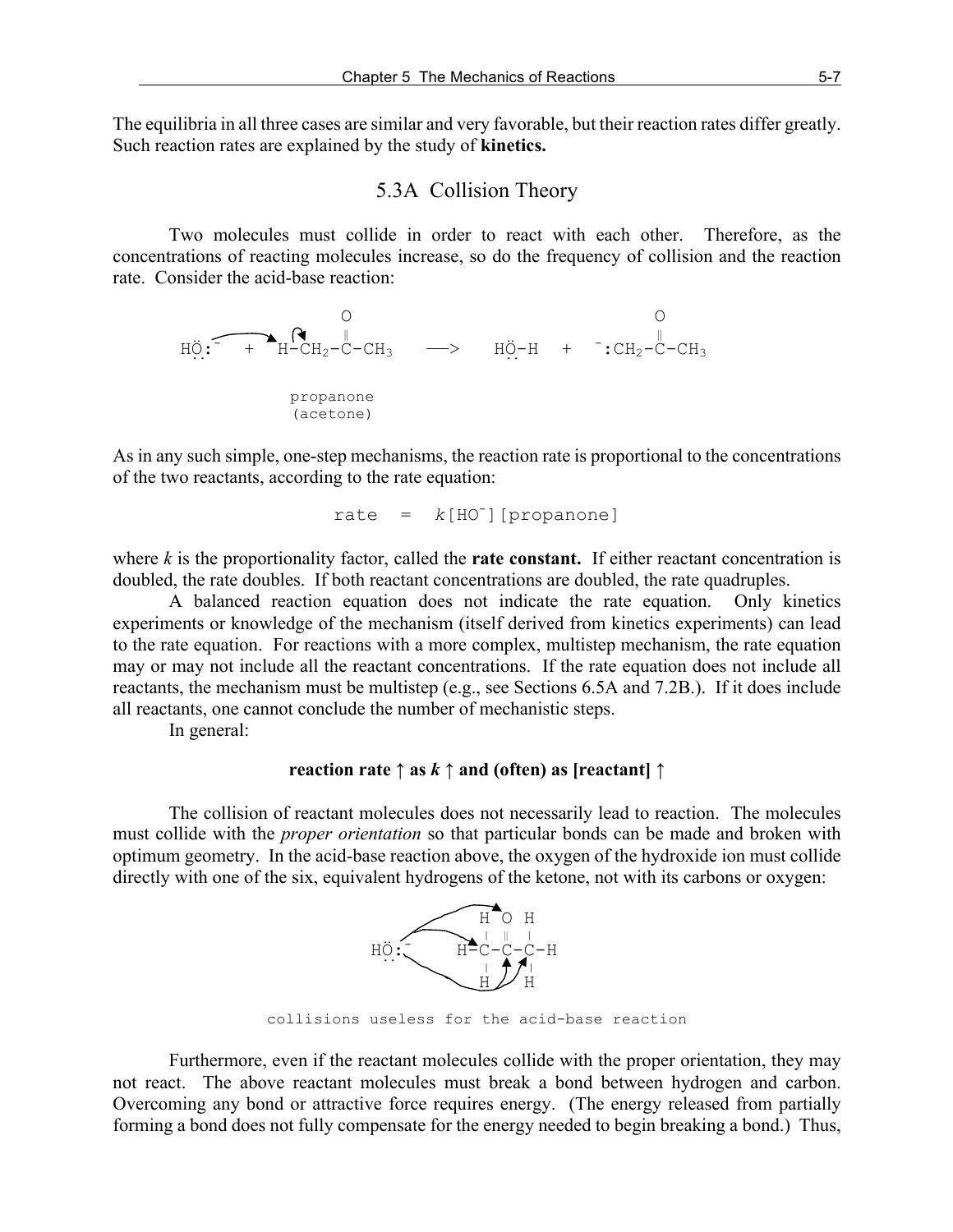the reactant molecules must bring at least a minimum amount of kinetic energy to their collision to overcome this energy barrier. The reactants are like two cars that must collide at a certain minimum speed to damage their bumpers. Otherwise they harmlessly bump off each other.

Puzzle  $5.5$  ———

(a) Consider the reaction:

 $CH_3Cl$  +  $HO^ \longrightarrow$   $CH_3OH$  +  $Cl^-$ 

The reaction rate is directly proportional to [CH<sub>3</sub>Cl] and to [HO<sup>-</sup>]. Write a rate equation for the reaction. Is it possible to decide if the reaction has a one-step mechanism? (b) Consider the reaction:

 $(CH<sub>3</sub>)<sub>3</sub>C-Cl$  +  $H<sub>2</sub>O$  ->  $(CH<sub>3</sub>)<sub>3</sub>C-OH$  + HCl The reaction rate is directly proportional to  $[Me<sub>3</sub>CC1]$  but is not affected by  $[H<sub>2</sub>O]$ . Write a rate equation for the reaction. Is it possible to decide if the reaction has a one-step mechanism?

Puzzle 5.6 ——————————————————————————————————

Enzymes are huge polymer catalysts. Typically they bind the reactants of their reactions. In terms of collision theory, how could this binding accelerate a reaction?

 $\overline{\phantom{a}}$  , and the contract of the contract of  $\overline{\phantom{a}}$ 

### 5.3B The Transition State and Energy-Reaction Diagrams

The stage at which the reacting molecules are at their highest free energy before reaching products is called the **transition state** (also known as **activated complex**). This state of minimum stability is depicted below for the acid-base reaction of the preceding section:

 O O ‡ O - ‖ <sup>δ</sup>- δ- ‖ - ‖ HÖ: H-CH2-CCH3 ——> HÖ--H--CH2-CCH3 ——> HÖ-H + :CH2-CCH3 .. .. .. transition state

The brackets with the double dagger symbol  $(\dagger)$  denote the transition state. A depiction of a transition state also features a broken line (--), indicating a partial bond being made or broken. The partial charges suggest decreasing charge on the oxygen and increasing charge on the carbon.

An energy-reaction diagram helps us visualize the changes in energy during reaction. Figure 5.1 illustrates the diagram for our present acid-base reaction follows: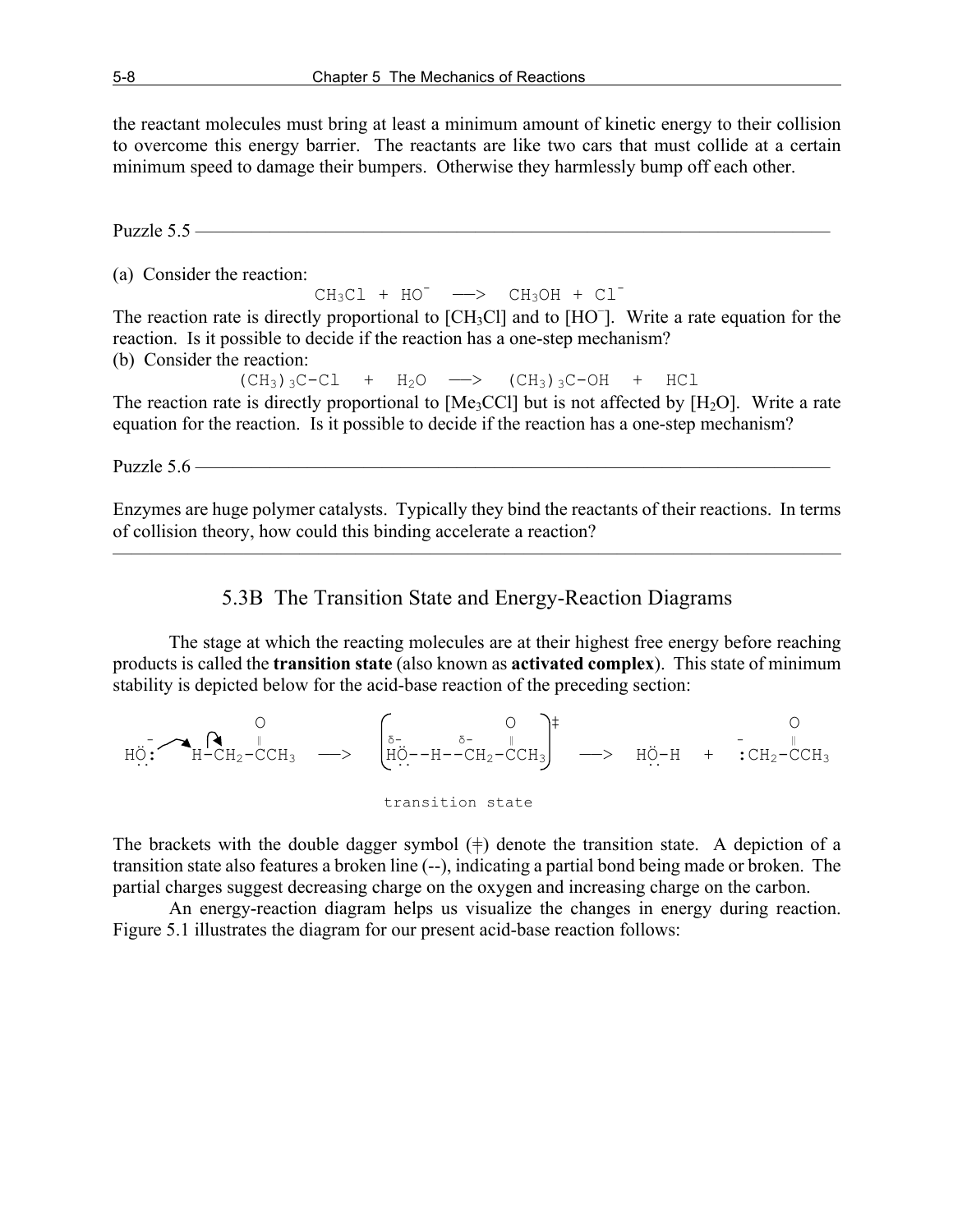

Figure 5.1 Energy-reaction diagram for the reaction of hydroxide ion with propanone.

Here the y-axis represents free energy. The x-axis roughly marks the progress of the reaction. Atop the energy barrier between reactants and products sits the transition state (TS). The height of this barrier, that is, the energy difference between reactants and transition state, is the **free energy of activation**  $(\Delta G^{\ddagger})$  always a positive number. This equals the minimum amount of kinetic energy that the reactants must have to react. The transition state can then quickly proceed "downhill" to products (although it may also return to reactants). A positive value of Δ*G*° reflects the overall "uphill", unfavorable nature of this forward reaction. This is not surprising because Table 4.1 shows that water is a stronger acid than propanone, with  $K_a$  values of 2 x  $10^{-16}$  and  $10^{-20}$ , respectively.

Puzzle  $5.7$  —

Consider the acid-base reaction:

 $CH_3SH + CH_3PH \rightleftharpoons$ 

(a) Draw the products. (b) Draw the transition state.

(c) Are the reactants or the products stronger? Explain in terms of structures.

(d) Draw an energy-reaction diagram, reflecting the appropriate sign of Δ*G*°.

(e) Is the free energy of activation positive for both the forward and reverse reactions?

Puzzle  $5.8 -$ 

Draw the transition state for the mechanistic step of Puzzle 5.2, Section 5.1.

## 5.3C Effects of Temperature and Free Energy of Activation

———————————————————————————————————————

How does a temperature change affect the rate of reaction? Recall the molecular meaning of temperature: the temperature of a substance measures the average kinetic energy (*KE*) of its molecules. The next figure shows how the kinetic energies of molecules in a sample vary at two temperatures.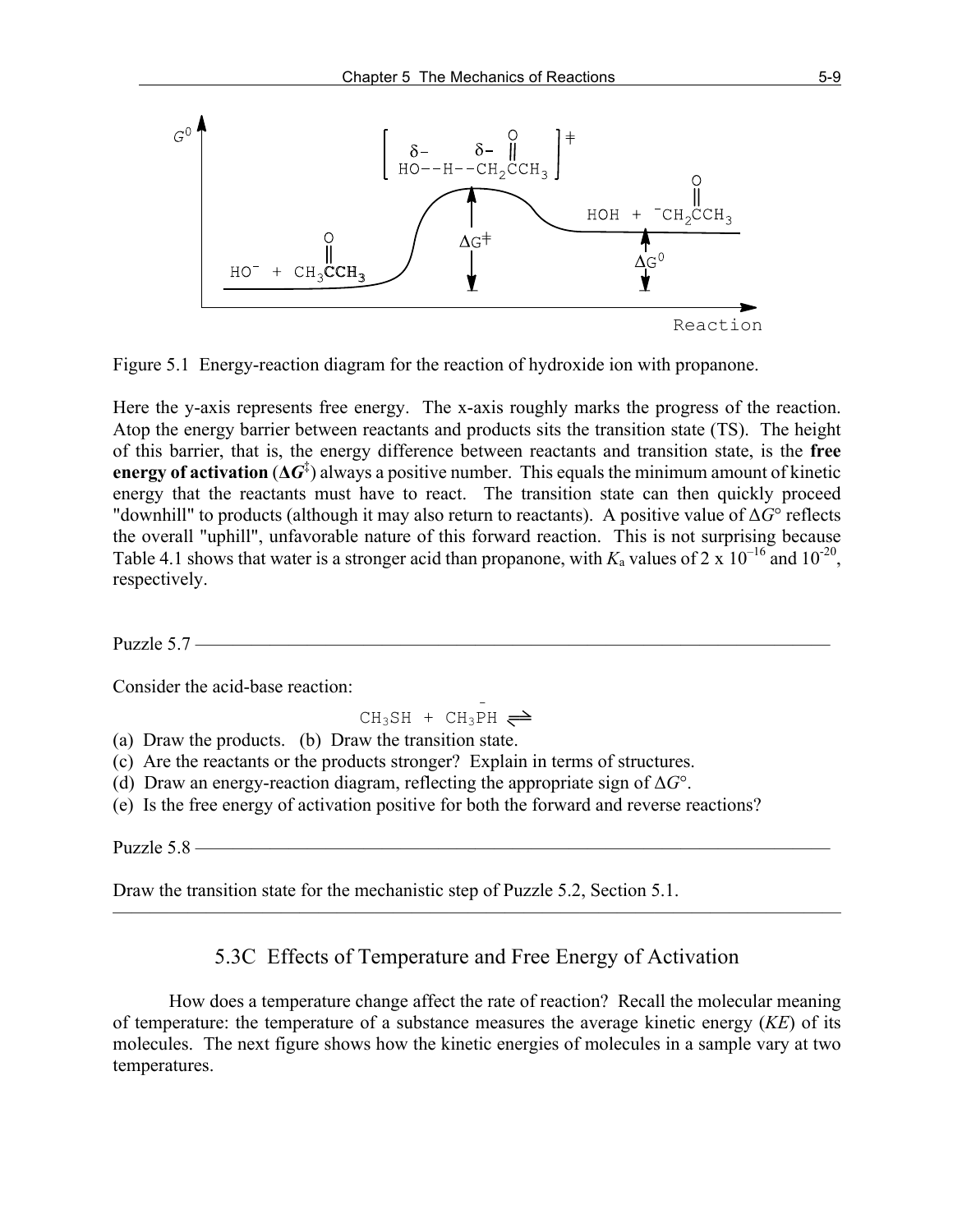

```
kinetic energy distribution of molecules at temperatures of T1 and T2
```
Note that increasing temperature increases the average kinetic energy of the reactant molecules. Because the molecules move faster, they collide more frequently. Moreover, as the temperature increases, more molecules have kinetic energy above  $\Delta G^{\dagger}$  and can overcome the activation barrier. For both reasons:

### **as** *T ↑***, average** *KE ↑***,** *k ↑***, and reaction rate ↑**

The effect can be quite dramatic. A small increase in temperature can greatly accelerate many reactions.

For two reactions under similar conditions, how does a difference in free energy of activation ( $\Delta G^{\dagger}$ ) affect the rate of reaction? The more positive  $\Delta G^{\dagger}$  is, the fewer the reactant molecules with enough kinetic energy to overcome the activation barrier. As a result:

# **as**  $\Delta G^{\ddagger} \uparrow$ ,  $k \downarrow$  and reaction rate  $\downarrow$

A catalyst accelerates a reaction by lowering  $\Delta G^{\dagger}$  (Section 5.4B).

Thus, the collision theory of reactions explains how various factors affect reaction rate. According to the rate equation, reaction rates depend on concentrations of reactants and on the rate constant, *k*. In turn, *k* depends on orientation requirements for reactant molecules, temperature, and free energy of activation.

Puzzle 5.9 ————

How does each of the following changes affect the rate constant and the rate of a reaction with a one-step mechanism?

- (a) decreasing temperature (b) decreasing the concentration of a reactant
- (c) adding a catalyst, which lowers the free energy of activation
- (d) increasing steric hindrance between reactants

Puzzle  $5.10 -$ 

Consider a biological reaction catalyzed by an enzyme. Increasing the temperature too much can deform (i.e., denature) the enzyme and cause it to lose catalytic activity. In this case does increasing the temperature necessarily accelerate the reaction? Explain.

———————————————————————————————————————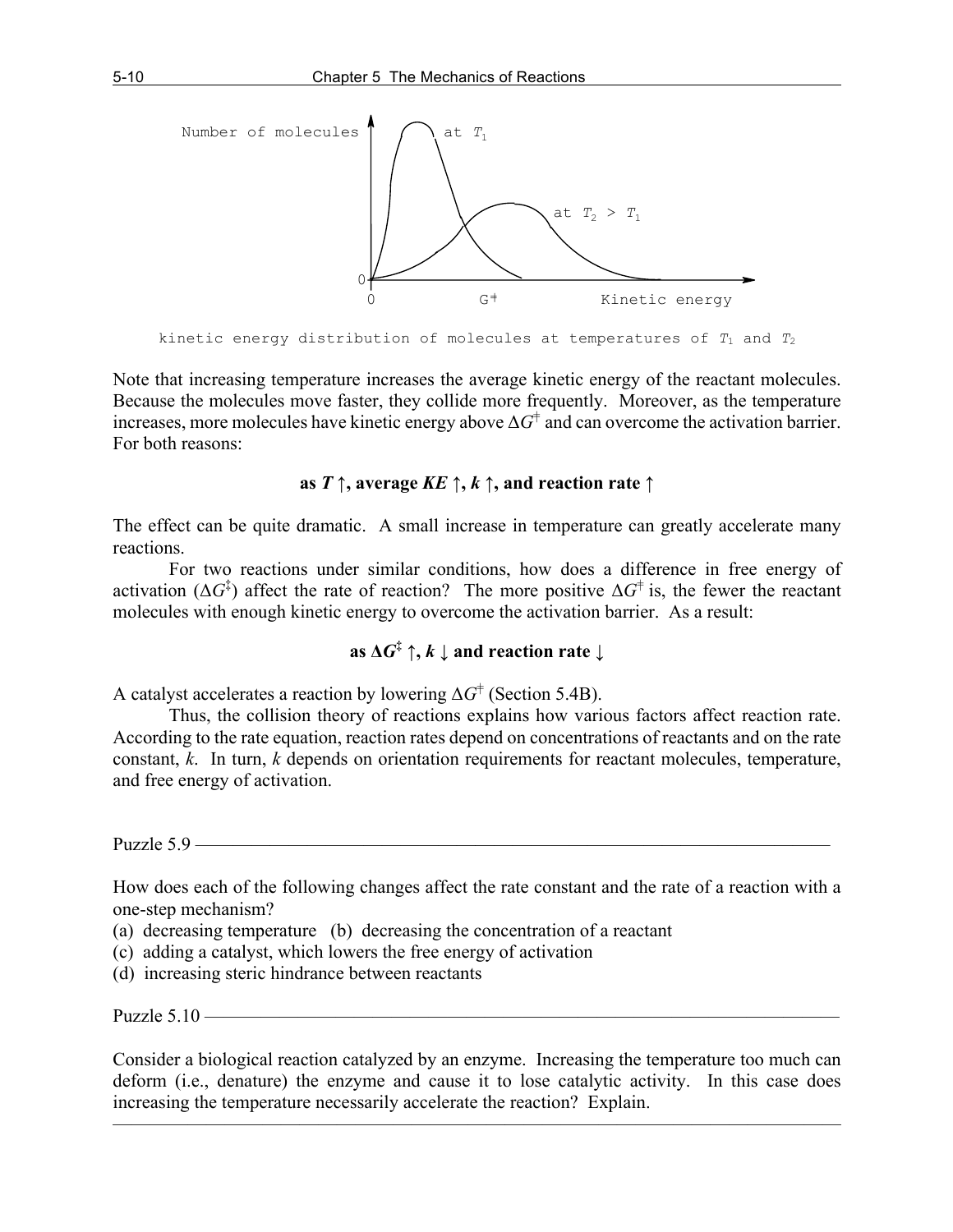### 5.3D Entropy of Activation

In the preceding section we said that the reaction rate depends on the rate constant (*k*), which partly depends on the orientation requirements for reactant molecules and on the free energy of activation (Δ*G*‡ ). Actually, orientation requirements directly affect free energy of activation.

Like other changes in free energy, free energy of activation equals an enthalpy term plus an entropy term:

 $\Delta G^{\ddagger}$  =  $\Delta H^{\ddagger}$  -  $T \cdot \Delta S^{\ddagger}$ free energy of activation enthalpy of activation entropy of activation

The entropy of activation,  $\Delta S^{\ddagger}$ , reflects the reactant orientation requirements. In Section 5.2 we found that a greater Δ*S°* contributes to a more favorable, smaller Δ*G°*. Likewise:

# **as**  $\Delta S^{\ddagger}$  **↑**,  $\Delta G^{\ddagger}$  **↓** and reaction rate  $\uparrow$

What kinds of reactions have a more favorable, greater Δ*S*‡ ? Consider the equation:

 $\wedge S^{\ddagger}$  $=$   $S_{TS}$   $=$   $S_{reactions}$ entropy of activation entropy of TS entropy of reactants

As usual with expressions for change, the earlier attribute is subtracted from the later one. One way to increase  $\Delta S^{\ddagger}$  is to increase the entropy (i.e., disorder) of the transition state. If the reactants can form the transition state in many different orientations, then the entropy of the transition state tends to be large. Consequently, the entropy of activation tends to be large, the free energy of activation tends to be small, and the reaction rate tends to be large. In other words, *the more open the reaction path to correct collision, the faster the reaction*. On the other hand, *the more sterically hindered the collision, the lower is the entropy of the transition state and the slower the reaction*.

# **as steric hindrance**  $\uparrow$ ,  $S_{TS} \downarrow$ ,  $\Delta S^{\ddagger} \downarrow$ ,  $\Delta G^{\ddagger} \uparrow$ , and rate  $\downarrow$

These similar acid-base reactions illustrate the previous points:



sterically open higher  $S_{TS}$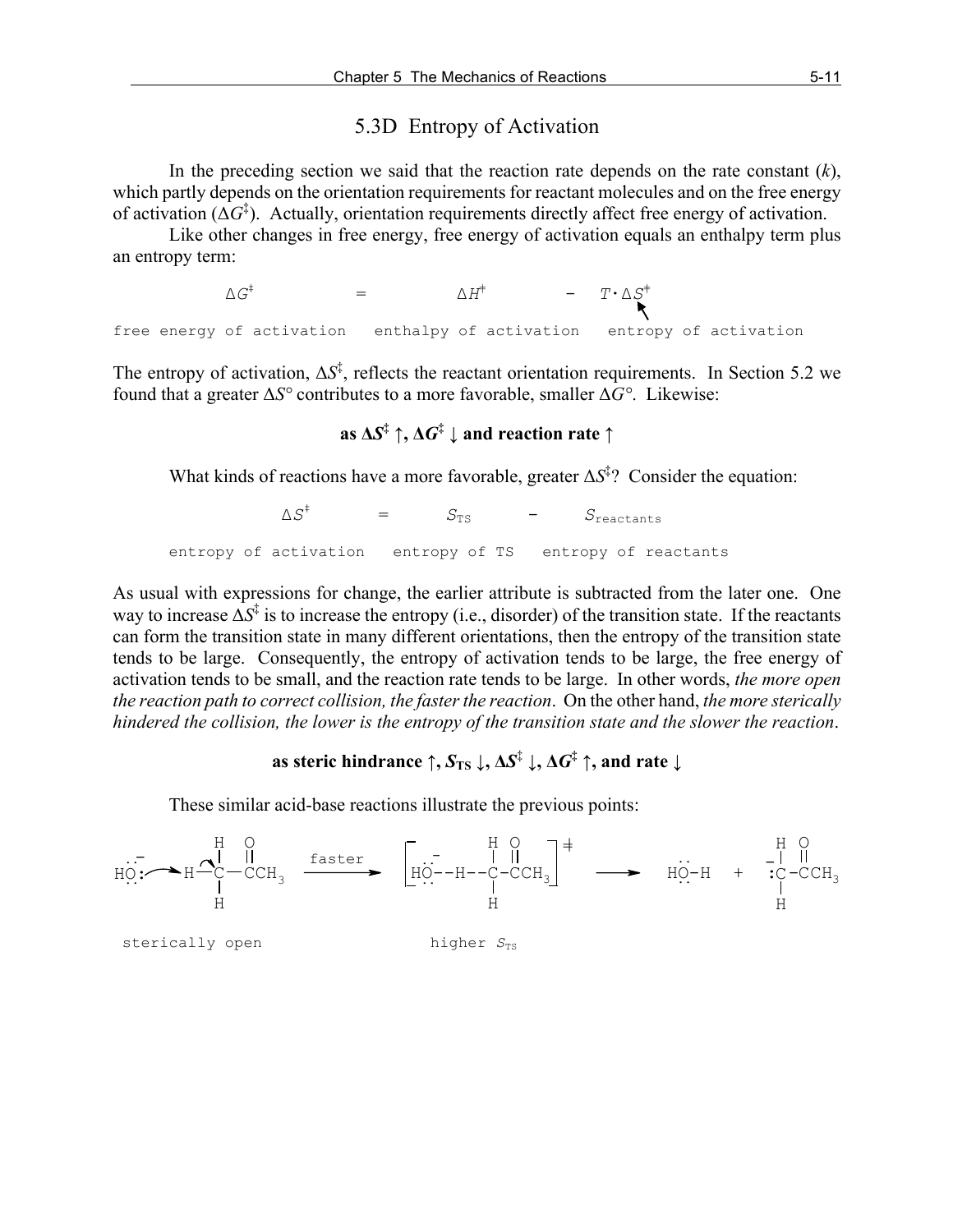

The reaction path for the first reaction is more sterically open and less congested, so the transition state is less ordered with higher entropy. The result is a faster reaction than the second one, where extra methyl groups sterically hinder the approach of the base.

The other way to increase the entropy of activation is to decrease the entropy of the reactants. If the nucleophilic and electrophilic sites are tied together on the same molecule, then they have less freedom and entropy, and are more likely to collide and react. The result is a larger entropy of activation, a smaller free energy of activation, and a faster reaction.

**as** *S*<sub>reactants</sub>  $\downarrow$ ,  $\Delta S^{\ddagger} \uparrow$ ,  $\Delta G^{\ddagger} \downarrow$ , and rate  $\uparrow$ 

Such a reaction between two reactant sites on the same molecule is an **intramolecular reaction,** in contrast to the usual **intermolecular reaction** between reactant sites on separate molecules.

These analogous reactions demonstrate the difference:



In the first, intramolecular reaction the nucleophilic oxide anion and electrophilic alkyl halide reside on the same molecule. Consequently, this reaction has a more favorable, larger entropy of activation than the second, intermolecular reaction, which proceeds more slowly. In general, *its larger entropy of activation accelerates an intramolecular reaction compared to an analogous intermolecular reaction.*

Puzzle  $5.11$  —

In terms of entropy explain why the first reaction below is faster than the second. Hint: it is not a matter of steric hindrance.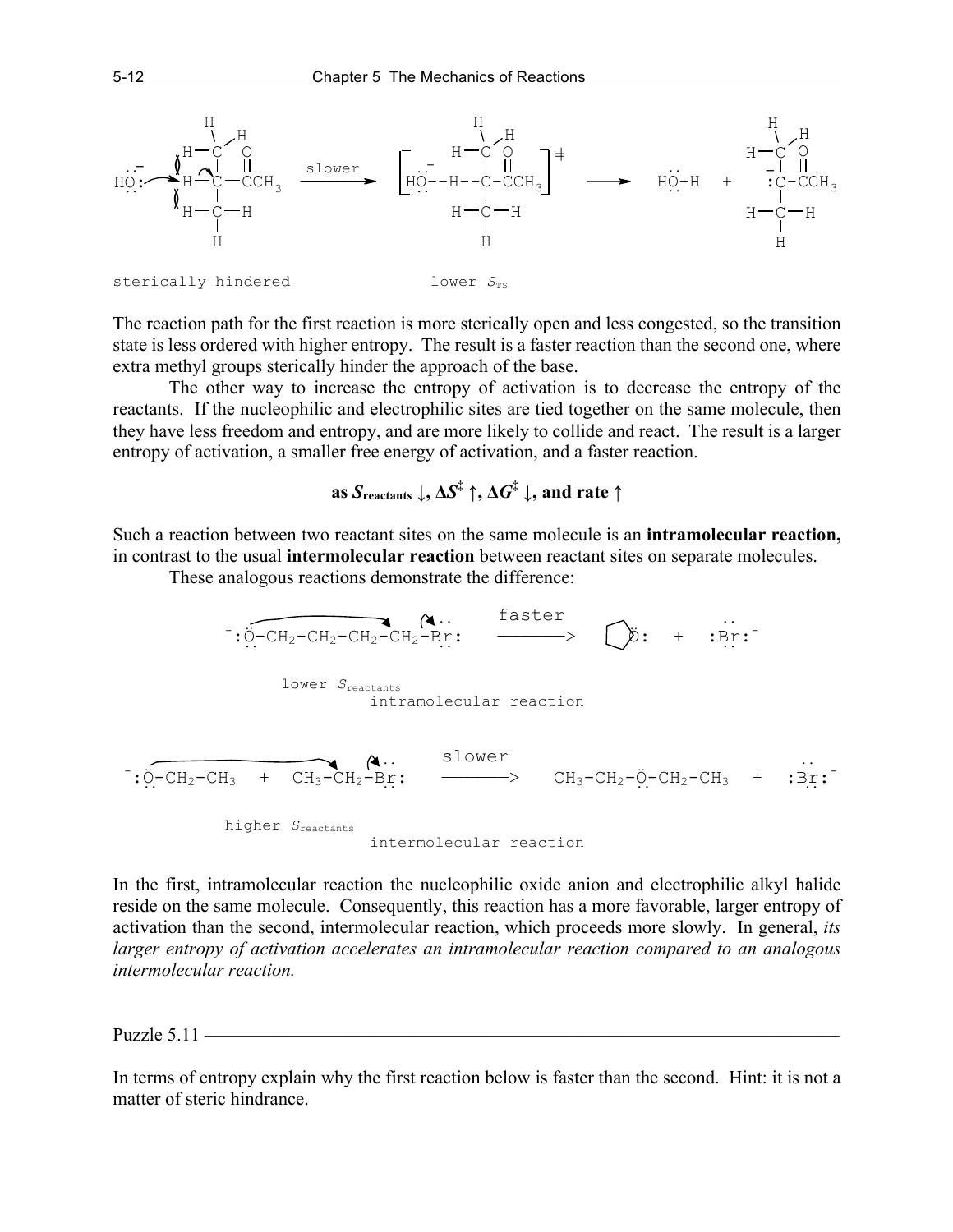O O ‖ ‖ HO- + CH3CCH3 ——> H2O + - CH2CCH3 O O ‖ ‖ HO- + CH3CC(CH3)3 ——> H2O + - CH2CC(CH3)3

Puzzle  $5.12$  –

An enzyme is a biological catalyst that binds reactants into a single complex before they react. In terms of entropy, how does this binding accelerate the reaction?  $\overline{\phantom{a}}$  , and the contract of the contract of  $\overline{\phantom{a}}$ 

## 5.4 Equilibrium versus Kinetics

We have seen that equilibrium and kinetics are separate, although related, aspects of a reaction. Equilibrium concerns the final concentrations of reactants and products and depends entirely on their relative free energies, not on the mechanism or transition state. Kinetics concerns the rate at which the reaction reaches equilibrium and depends on the relative free energies of reactants and transition state, not products. Four combinations of favorable or unfavorable equilibrium and kinetics are possible. Two of these combinations we address now.

### 5.4A Unfavorable Equilibrium and Favorable Kinetics

Can a reaction with an unfavorable equilibrium nonetheless reach that equilibrium quickly? Yes, and its energy-reaction diagram would look like Figure 5.1 from Section 5.3B:



Figure 5.1 Energy-reaction diagram for the reaction of hydroxide ion with propanone.

Note that the products have more energy than the reactants. The resulting positive Δ*G°* hinders the forward reaction. *K* is less than 1, and reactant concentrations exceed product concentrations at equilibrium. Nonetheless, as long as reactants concentrations are adequate, this unfavorable equilibrium is reached quickly because of a relatively low activation barrier.

Most acid-base reactions occur very fast, even at room temperature. The typical transition state has little more energy than the more energetic side of the equilibrium. So as long as the equilibrium is not too unfavorable and reactant concentrations are adequate, an acid-base reaction will occur faster than most other reactions. When considering more complex reactions, we must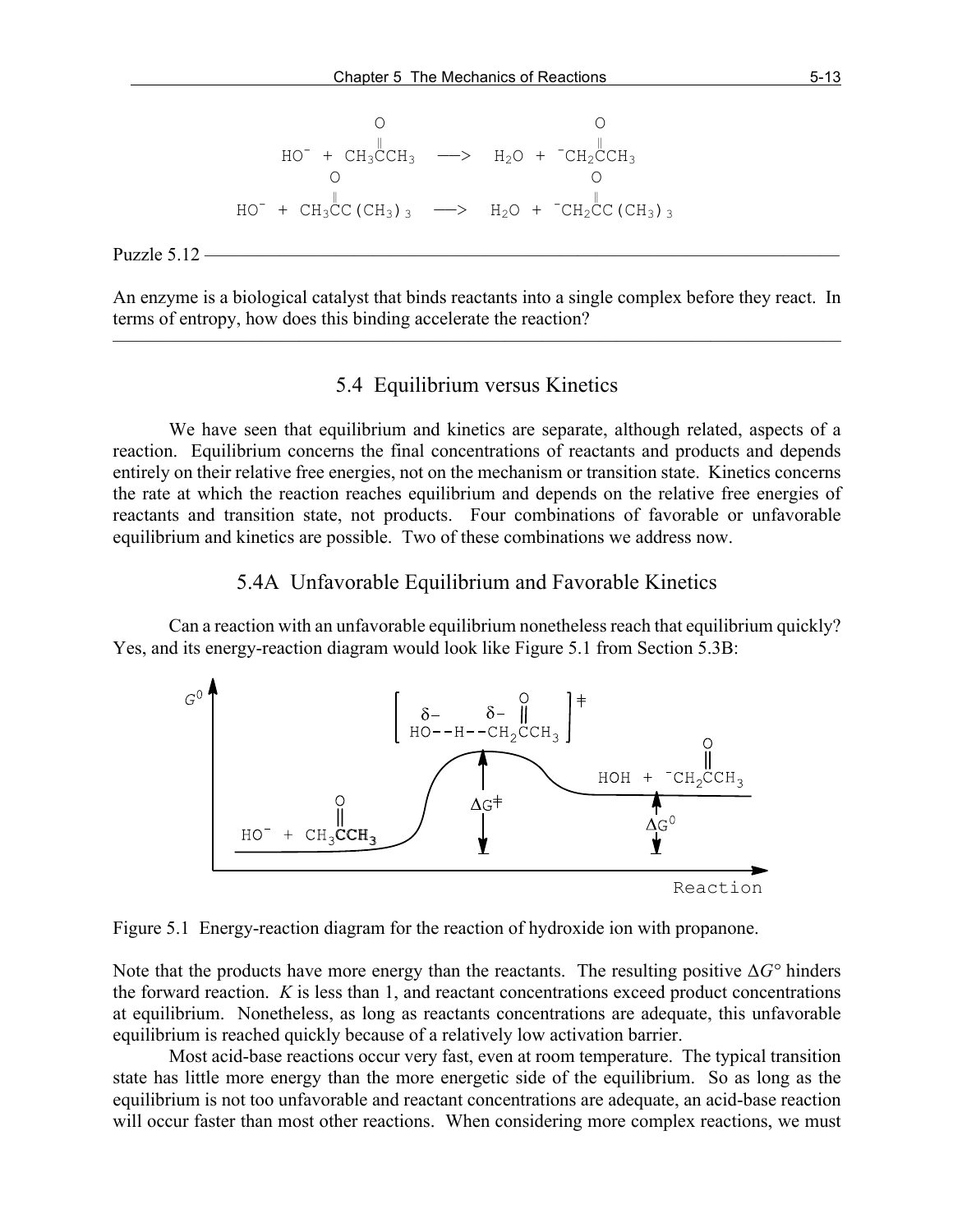never overlook the possibility of a very fast acid-base reaction occurring instead.

Puzzle  $5.13$  —

Consider the acid-base reaction:

 $CH_3CH_2CO_2^-$  +  $CLCH_2CO_2H$ 

(a) Draw the structures of the products.

(b) Are the reactants or the products stronger? Explain in terms of structures.

(c) Draw an energy-reaction diagram with an appropriate  $\Delta G^{\dagger}$  and  $\Delta G^{\circ}$ .

(d) How favorable are the equilibrium and the kinetics?

## 5.4B Favorable Equilibrium and Unfavorable Kinetics

———————————————————————————————————————

Can a reaction with a favorable equilibrium be too slow to occur? Yes, and its energyreaction diagram would resemble Figure 5.2:



Figure 5.2 The energy-reaction diagram for a very slow reaction with a favorable equilibrium.

The products have less energy than the reactants. So  $\Delta G^{\circ}$  is negative and favors the forward reaction. This means that *K* is greater than 1 and product concentrations exceed reactant concentrations *at equilibrium*. Yet, equilibrium is never reached because of an infinitesimal reaction rate. The large free energy of activation,  $\Delta G^{\dagger}$ , prevents reaction at a practical speed at room temperature.

The case of sugar and oxygen, mentioned at the start of Section 5.3, exemplifies such a reaction. At room temperature they do not react. Then how does a flame cause sugar to react? The initial flame raises the temperature high enough so that some molecules can overcome the high activation barrier. By so doing, the reacting molecules produce enough heat in the exothermic reaction  $(\Delta H^{\circ} < 0)$  to sustain the high temperatures and the reaction.

How do our bodies sustain this reaction during respiration at a temperature of 37°C, not much above room temperature? Our cells contain enzymes, which catalyze this and many other reactions. Section 21.6 explains how these enzyme catalysts lower the activation barrier to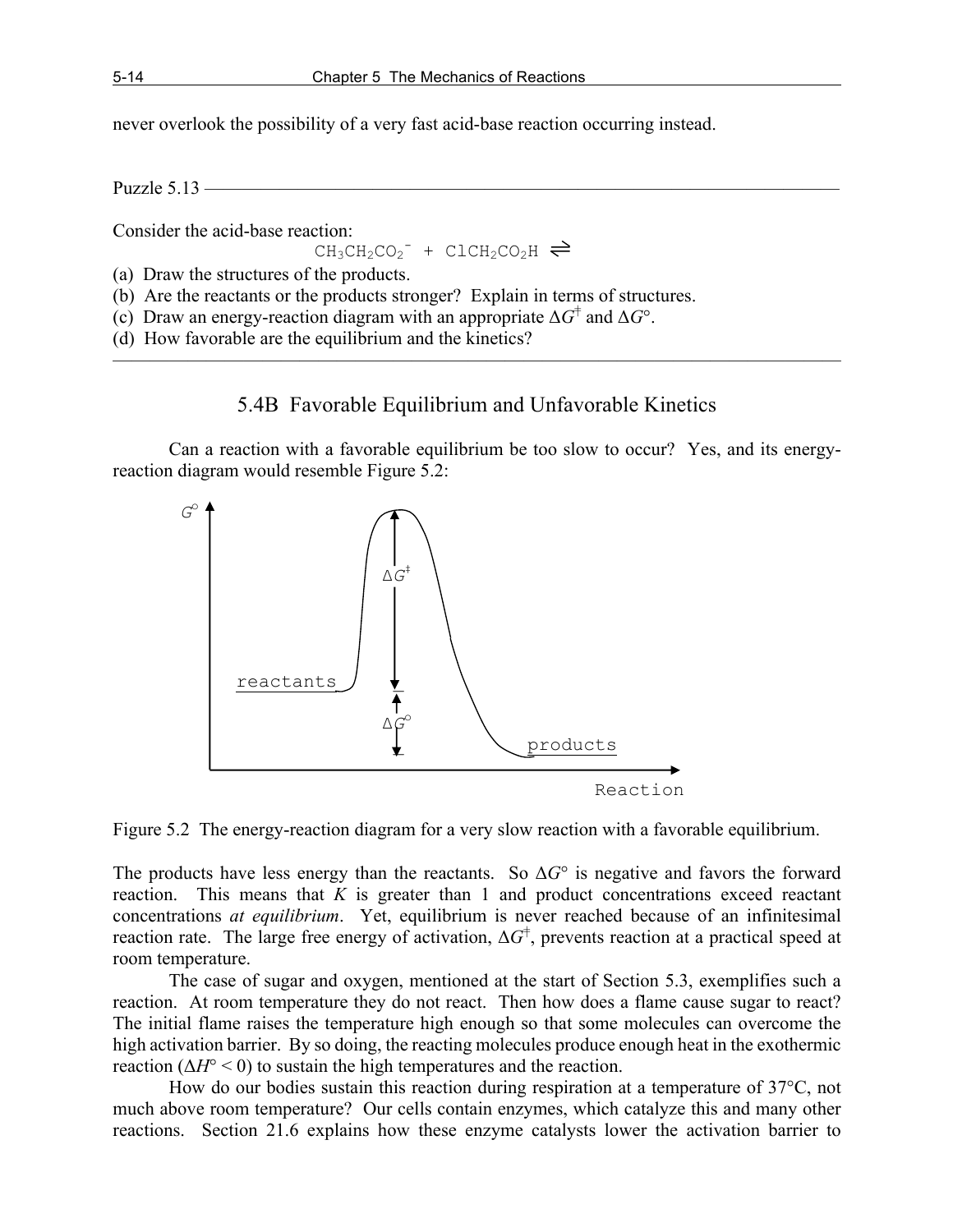facilitate a reaction. The next figure shows a hypothetical case of a catalyzed version of the reaction of Figure 5.2.



energy-reaction diagram for a catalyzed, two-step reaction

In lowering the activation barrier, the typical catalyst increases the number of steps in the mechanism. Here we see a two-step mechanism with two transition states. Note that the catalyst alters the mechanism, but not the energies of reactants and final products. So the position of equilibrium does not change. In effect, the reverse reaction is catalyzed as much as the forward reaction.

Puzzle 5.14 ——————————————————————————————————

Consider the reverse of the reaction illustrated in Figure 5.2.

- (a) Draw its energy-reaction diagram. (b) Label its  $\Delta G^{\ddagger}$  and  $\Delta G^{\circ}$ .
- (c) How favorable are the equilibrium and the kinetics?

## 5.5 Reactions with a Two-Step Mechanism

 $\overline{\phantom{a}}$  , and the contract of the contract of  $\overline{\phantom{a}}$ 

Having briefly considered a hypothetical two-step mechanism involving catalysis, let us carefully examine an actual example of a two-step mechanism.

## 5.5A The Energy-Reaction Diagram for Two-Step Mechanisms

 Actually, the acid-base reaction of Figure 5.1 (Section 5.3B) is only the first step of a twostep reaction. The organic anion product of the first step is called an **intermediate.** An intermediate is a temporary, not a final, product. This intermediate is an enolate ion, featured in Chapter 19. Now let us consider its potential for resonance:



The second form is major because its more electronegative oxygen, not its carbon, has the negative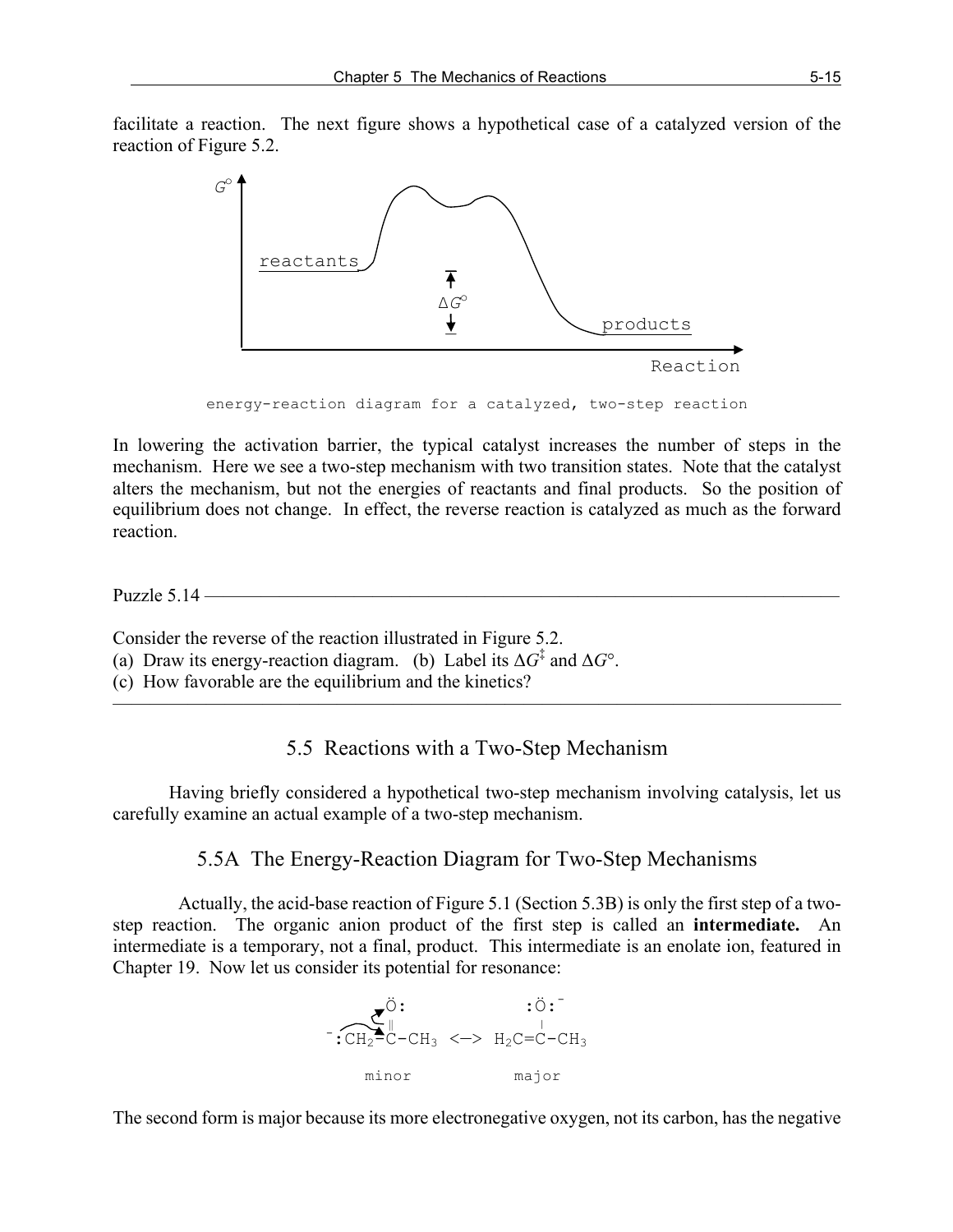charge (Section 1.5).

This second resonance form suggests a second acid-base reaction with water:



Figure 5.3 combines the consecutive acid-base reactions as a two-step mechanism in a single energy-reaction diagram:



```
 Reaction
```
Figure 5.3 Energy-reaction diagram for a two-step mechanism converting propanone to an enol.

Because every step of a mechanism has exactly one activation barrier with one transition state, this two-step mechanism contains two activation barriers and two transition states, TS1 and TS2. To reach the enol (pronounced ē*n' ol*) product, the enolate intermediate and water must cross the second, small activation barrier by way of a TS2:

$$
H\ddot{\mathcal{O}}-H + H_2C=C-CH_3 \rightarrow \begin{pmatrix} \delta^- & \delta^- \\ H\ddot{\mathcal{O}}-H-\ddot{\mathcal{O}} & H_2C \\ \vdots & \vdots \\ H_2C=C-CH_3 \end{pmatrix} \rightarrow H\ddot{\mathcal{O}}: H\ddot{\mathcal{O}}: H\ddot{\mathcal{O}}: H\ddot{\mathcal{O}}: H\ddot{\mathcal{O}}: H\ddot{\mathcal{O}}: H\ddot{\mathcal{O}}: H\ddot{\mathcal{O}}: H\ddot{\mathcal{O}}: H\ddot{\mathcal{O}}: H\ddot{\mathcal{O}}: H\ddot{\mathcal{O}}: H\ddot{\mathcal{O}}: H\ddot{\mathcal{O}}: H\ddot{\mathcal{O}}: H\ddot{\mathcal{O}}: H\ddot{\mathcal{O}}: H\ddot{\mathcal{O}}: H\ddot{\mathcal{O}}: H\ddot{\mathcal{O}}: H\ddot{\mathcal{O}}: H\ddot{\mathcal{O}}: H\ddot{\mathcal{O}}: H\ddot{\mathcal{O}}: H\ddot{\mathcal{O}}: H\ddot{\mathcal{O}}: H\ddot{\mathcal{O}}: H\ddot{\mathcal{O}}: H\ddot{\mathcal{O}}: H\ddot{\mathcal{O}}: H\ddot{\mathcal{O}}: H\ddot{\mathcal{O}}: H\ddot{\mathcal{O}}: H\ddot{\mathcal{O}}: H\ddot{\mathcal{O}}: H\ddot{\mathcal{O}}: H\ddot{\mathcal{O}}: H\ddot{\mathcal{O}}: H\ddot{\mathcal{O}}: H\ddot{\mathcal{O}}: H\ddot{\mathcal{O}}: H\ddot{\mathcal{O}}: H\ddot{\mathcal{O}}: H\ddot{\mathcal{O}}: H\ddot{\mathcal{O}}: H\ddot{\mathcal{O}}: H\ddot{\mathcal{O}}: H\ddot{\mathcal{O}}: H\ddot{\mathcal{O}}: H\ddot{\mathcal{O}}: H\ddot{\mathcal{O}}: H\ddot{\mathcal{O}}: H\ddot{\mathcal{O}}: H\ddot{\mathcal{O}}: H\ddot{\mathcal{O}}: H\ddot{\mathcal{O}}: H\ddot{\mathcal{O}}: H\ddot{\mathcal{O}}: H\ddot{\mathcal{O}}: H\ddot{\mathcal{O}}: H\ddot{\mathcal{O
$$

Note the position of the enolate intermediate in Figure 5.3. An intermediate is not a transition state. A transition state has partial bonds and sits atop an activation hill. An intermediate has no partial bonds and sits in a valley between two activation hills. One intermediate occurs at the end of each mechanistic step except the last.

The overall reaction amounts to an isomerization of propanone to its enol form. Both molecules have the same molecular formula but differ in the position of a hydrogen and a  $\pi$  bond. This isomerization is a succession of two acid-base reactions. Normally such reactions go very fast, as confirmed by the two small activation barriers. Therefore the overall isomerization is very fast. Such fast isomerizations are called **tautomerizations** and two quickly interconverted isomers are called **tautomers.** Most tautomerizations occur by shifting a proton.

Which of the two tautomers has a greater concentration at equilibrium? As always at equilibrium, the more stable, less energetic molecule predominates. Figure 5.3 shows the more stable molecule to be the ketone, propanone. Such tautomers will arise again in Section 9.5B.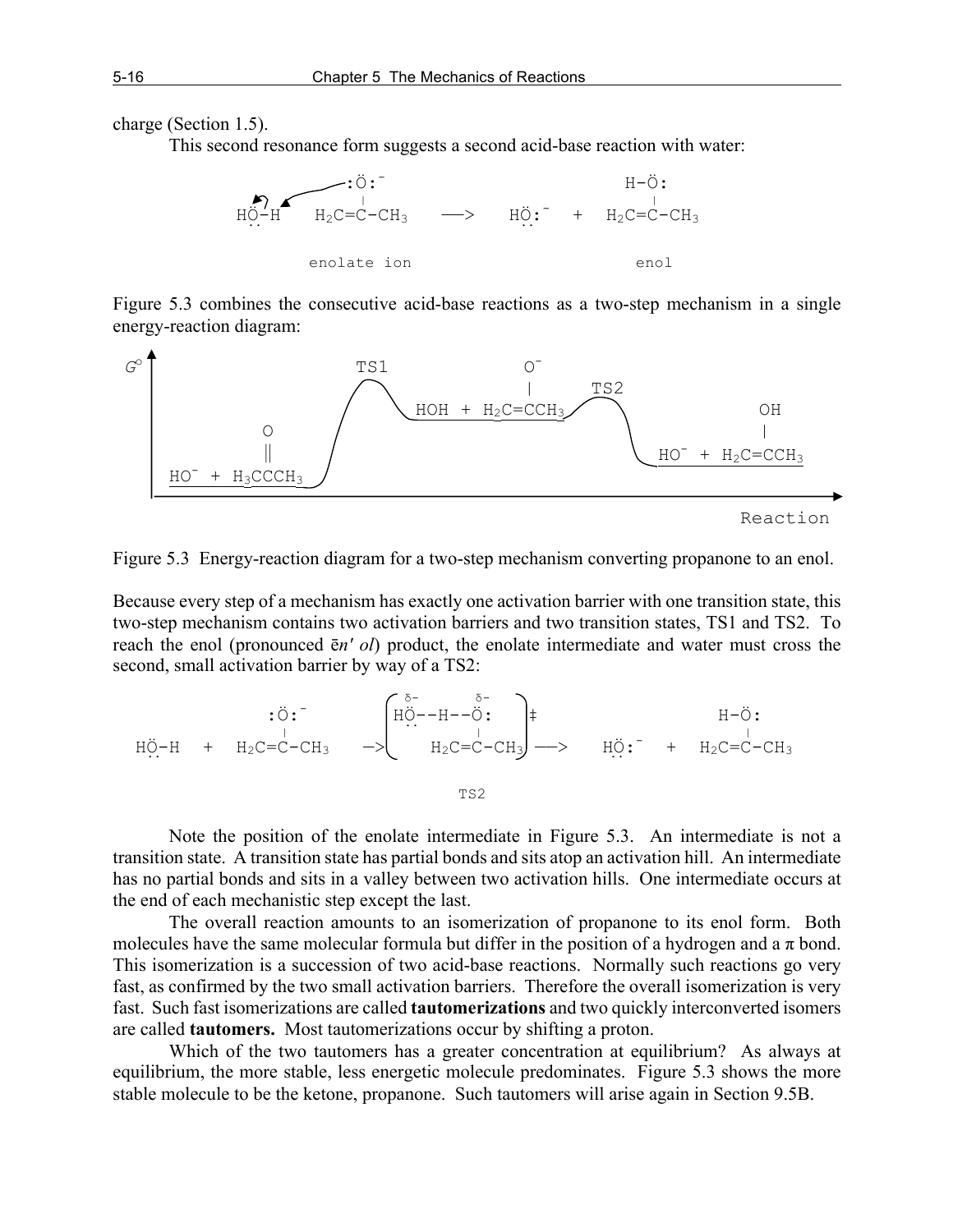Puzzle 5.15 ——————————————————————————————————

An oxygen-hydrogen bond is about 50 kJ/mol stronger on average than a carbon-hydrogen bond. Because propanone is more stable than its enol tautomer, is a carbon-carbon  $\pi$  bond or a carbonoxygen π bond stronger?

Puzzle 5.16 ——————————

Glycolysis is the metabolic process that obtains energy by degrading the sugar glucose into smaller molecules. The second step of glycolysis converts glucose-6-phosphate into fructose-6-phosphate:

 HO3PO OH OH OH OH O HO3PO OH OH OH O OH | | | | | ‖ | | | <sup>|</sup> ‖ <sup>|</sup>  $_{\rm H_2C-CH-CH-CH-CH-CH}$   $\longrightarrow$   $_{\rm H_2C-CH-CH-CH-CH_2}$ Show how this conversion can proceed by way of an enol.

## 5.5B The Rate-Limiting Step

———————————————————————————————————————

We have already determined that each acid-base reaction step in the above two-step mechanism occurs very fast. But even very fast rates can be fast or slow relative to each other. Which of the above two steps is slower? The first step is slower because its transition state, TS1, has more energy than TS2. The reaction overall can go only as fast as this slower, "bottleneck" step. As fast as the first step creates intermediates, the intermediates become products. Thus, final products are formed just as fast as the rate of the slower step.

The slowest step in a multistep mechanism is called the **rate-limiting** or **rate-determining step** (abbreviated rls or rds, respectively). Wherever the slowest step is in the mechanistic sequence, *the rate of reaction equals the rate of this slowest step, the step with the least stable transition state*. The step with the greatest free energy of activation is not necessarily the slowest. (If two steps are about equally slow, the rate-limiting step can depend on conditions, such as reactant concentrations, solvent, and temperature.)

Puzzle 5.17 —————

Consider the energy-reaction diagram:



(a) How many steps does the reaction mechanism have? (b) Which is the rate-limiting step? (c) For the reverse reaction, which is the rate-limiting step?

———————————————————————————————————————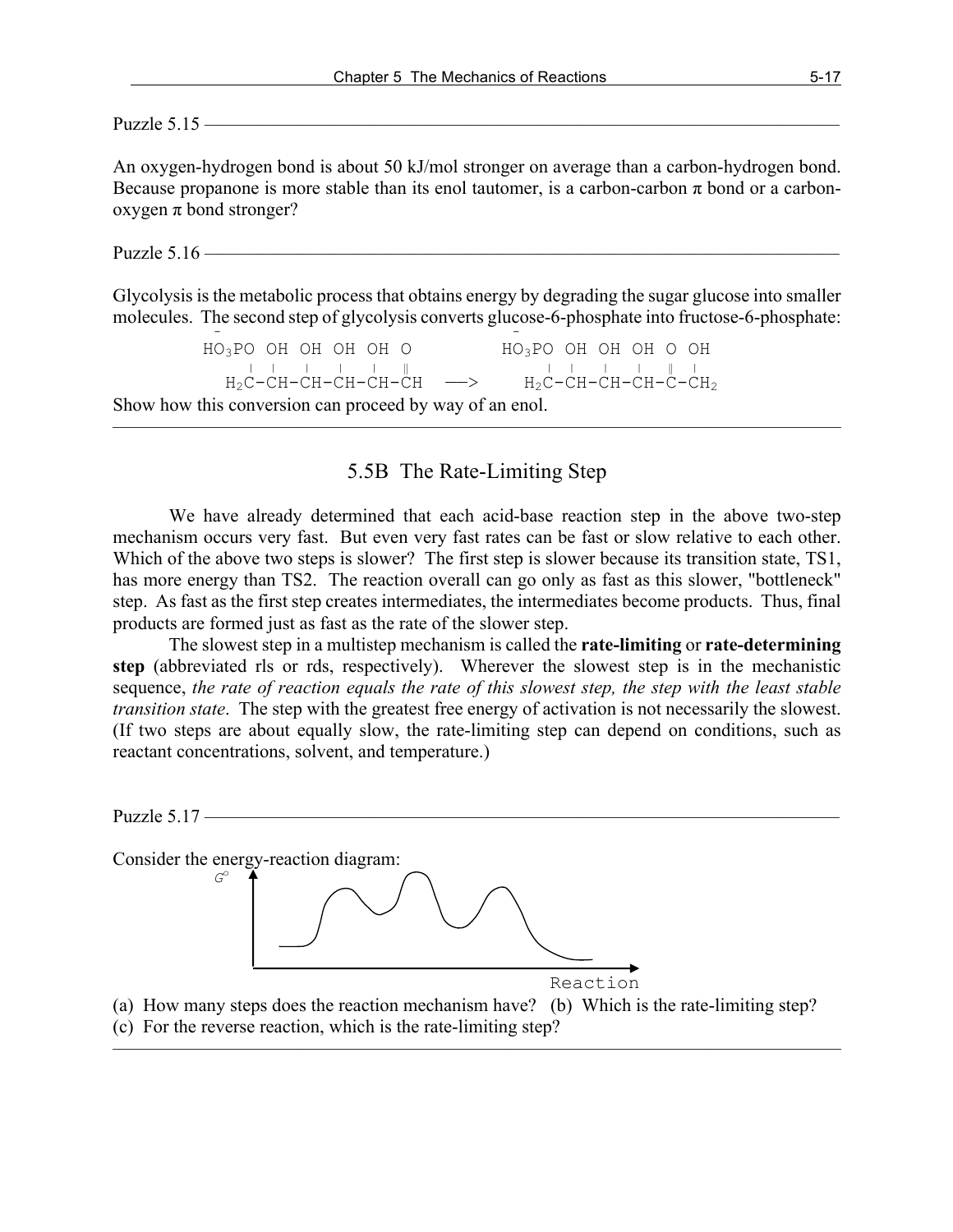## Chapter Summary

1. A mechanism, a picture of the making and breaking of bonds during reactions, can be either one-step (i.e., concerted) or multistep.

2. Electron arrows, which show electron pairs making and breaking bonds, are expressed according to four general rules.

3. A reversible reaction seeks an equilibrium position, where less energetic molecules predominate.

4. As the change in free energy (Δ*G*°) decreases, a reaction proceeds farther and with a larger equilibrium constant  $(K)$  according to the equation:

$$
\Delta G^{\circ} = -RT \ln K
$$

5. A decrease in enthalpy (*H*°) and an increase in entropy (*S*°) lead to a favorable decrease in free energy by the equation:

$$
\Delta G^{\circ} = \Delta H^{\circ} - T \Delta S^{\circ}
$$

6. By kinetics, the study of reaction rates, we learn how fast a reaction reaches equilibrium.

7. According to the collision theory of reactions, molecules react by colliding with each other with proper orientation and sufficient kinetic energy, equal to the free energy of activation  $(\Delta G^{\dagger})$ .

8. Reacting molecules need kinetic energy to reach the transition state, the structure of highest free energy for molecules reacting during a mechanistic step.

9. An energy-reaction diagram, showing the energies of chemical species as they react, includes one transition state for each step of the mechanism.

10. By giving reacting molecules more kinetic energy, a rise in temperature increases the reaction rate. Also any decrease in free energy of activation, perhaps by addition of a catalyst, increases the reaction rate, by increasing the number of molecules with sufficient kinetic energy.

11. Because of a larger entropy of activation, an intramolecular reaction proceeds faster than an analogous intermolecular reaction. Steric hindrance retards reactions because of a smaller entropy of activation.

12. Equilibrium and kinetics, separate aspects of a reaction, can be favorable or unfavorable in any combination.

13. In multistep mechanisms an intermediate is a temporary product that occurs at the end of every step except the last.

14. The rate-limiting step is the slowest step in a multistep mechanism. Its rate equals the rate of reaction. The rate-limiting step has the transition state with the highest free energy.

———————————————————————————————————————

# Additional Puzzles

5.18 Indicate the nucleophilic and electrophilic atoms and the products for these mechanisms:

(a) 
$$
CH_3NH_2 + H-F \longrightarrow
$$
 (b)  $(CH_3)_3C-Br \longrightarrow$ 

(c) 
$$
\overbrace{(CH_3)_2CH + HO^-}^{+}
$$
 (d) 
$$
\overbrace{H^- + CH_3CH}^{0} \longrightarrow
$$

$$
\text{(e)} \quad \overbrace{\text{H-CH}_2\text{-CH}_2\text{-}1}^{\text{R}} + \overbrace{\text{CH}_3\text{O}^-} \longrightarrow
$$

5.19 Consider the equilibrium at 25°C: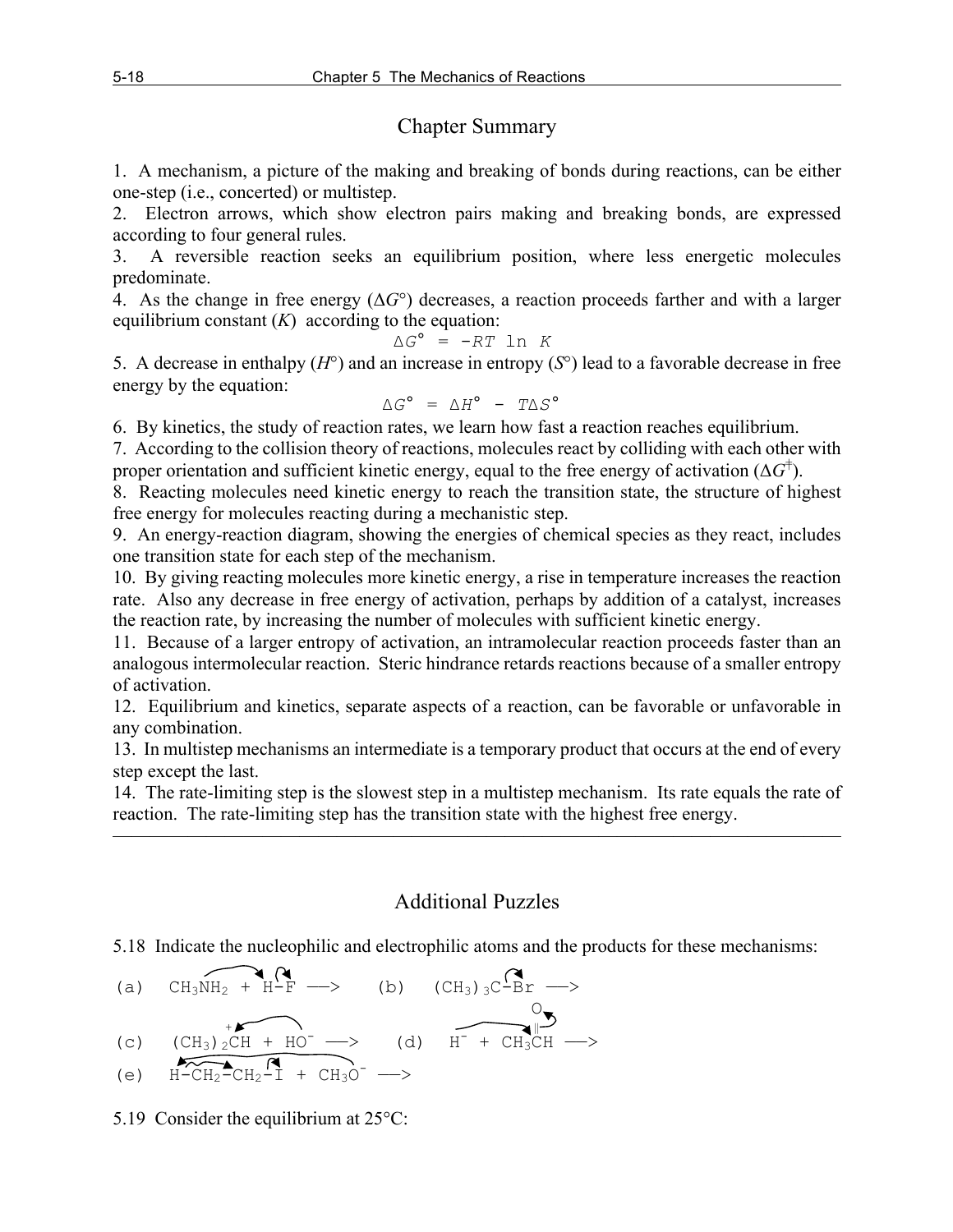O O ‖ ‖ H3C-C-O- + CH3OH ══ H3C-C-OH + CH3-O-

- (a) Draw electron arrows for the forward reaction.
- (b) Aided by Table 4.1, determine *K* and Δ*G*° for the forward reaction.
- (c) Determine *K* and Δ*G*° for the reverse reaction.

5.20 Consider a reaction equation missing formal charges:

$$
\begin{array}{cccc}\n & & & \circ & & \circ \\
 & & \mathbb{I} & & \\
\text{CH}_3\text{OH} + \text{CH}_3\text{CCH}_3 & \longrightarrow & \text{CH}_3\text{CCH}_3 \\
 & & \mathbb{I} & & \\
 & & \mathbb{C}\text{H}_3\text{OH} & & \\
\end{array}
$$

- (a) Supply the formal charges in the product.
- (b) Indicate the nucleophilic and electrophilic atoms. (c) Draw the electron arrows.

(d) Is Δ*S*° positive or negative? Explain. Ignore solvent effects.

5.21 Consider a reaction equation missing formal charges:

$$
\text{HCl} + \text{HC} = \text{CCH}_3 \longrightarrow \text{H}_2\text{C} = \text{CCH}_3 + \text{Cl}
$$

- (a) Supply the formal charges in the products.
- (b) Indicate the nucleophilic and electrophilic atoms.

(c) Draw the electron arrows. (d) Draw the transition state.

5.22 Consider the one-step reaction:

$$
\mathbf{A} + \mathrm{CH}_3\mathrm{CH}_2\mathrm{Br} \longrightarrow \mathrm{CH}_3\mathrm{CH}_2\mathrm{OH} + \mathrm{Br}^-
$$

(a) Identify **A**. (b) Indicate the nucleophilic and electrophilic atoms.

(c) Draw the electron arrows.

5.23 Consider the reaction:  $\frac{1}{2}$  consider the relation.

 $CH_3OH + H^+ + I^- \longrightarrow CH_3OH_2 \longrightarrow CH_3I + H_2O$ 

(a) Which is the nucleophile for the second step? (b) Draw electron arrows for both steps.

(c) Draw an energy-reaction diagram for this reaction. Assume that the second step is ratelimiting.

5.24 Consider the reaction:

$$
\bigodot + CH_3CH_2Br \xrightarrow{\text{AlBr}_3} \bigodot -CH_2CH_3 + HBr
$$

(a) If the concentration of benzene or bromoethane doubles, the reaction rate doubles. If the concentration of aluminum bromide doubles, the rate quadruples. Write the rate equation. (b) The aluminum bromide is not consumed in the reaction. What is its function?

5.25 Consider the transition state for an acid-base reaction:

$$
N = C - H - C - C_6H_5
$$

(a) Write reactants and products appropriate for this transition state. Two correct answers are possible.

(b) Aided by Table 4.1, calculate *K* for your reaction.

(c) Which predominate at equilibrium, reactants or products?

(d) Draw the energy reaction diagram for your reaction with a suitable Δ*G*°.